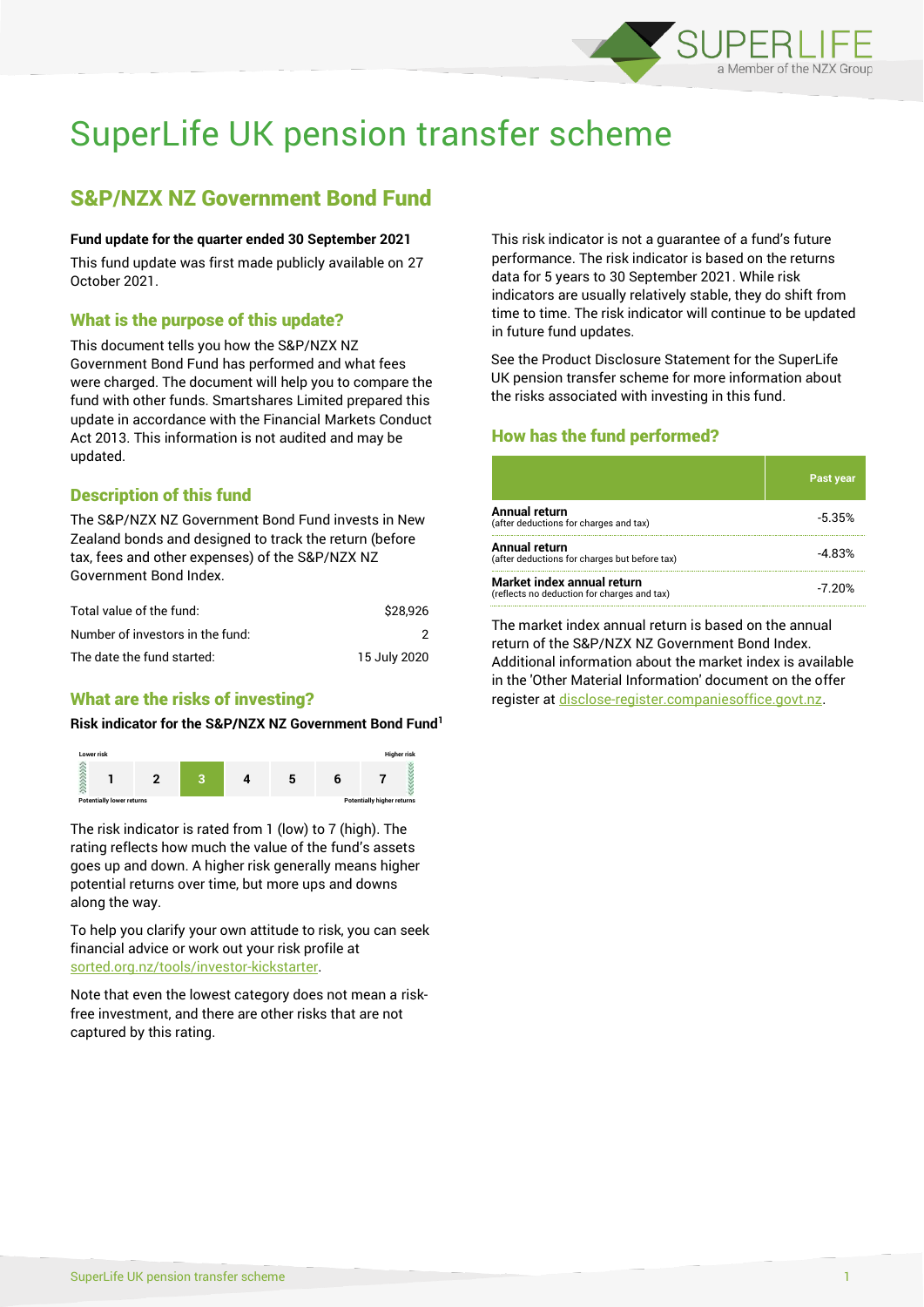

# What fees are investors charged?

Investors in the S&P/NZX NZ Government Bond Fund are charged fund charges. These are as follows:

|                                                    | % per annum of fund's<br>net asset value |  |
|----------------------------------------------------|------------------------------------------|--|
| <b>Total fund charges</b>                          | 0.65%                                    |  |
| Which are made up of:                              |                                          |  |
| <b>Total management and administration charges</b> | 0.65%                                    |  |
| Including:                                         |                                          |  |
| Manager's basic fee                                | 0.64%                                    |  |
| Other management and<br>administration charges     | 0.01%                                    |  |
| Other charges                                      | Dollar amount per investor               |  |
| Administration fee                                 | \$60 per annum                           |  |

Investors may also be charged individual action fees for specific actions or decisions (for example, if an investor has a financial adviser and has agreed to pay a fee to the adviser for providing financial advice). See the Product Disclosure Statement for SuperLife UK pension transfer scheme for more information about those fees.

The fees set out above include GST where applicable.

Small differences in fees and charges can have a big impact on your investment over the long term.

## Example of how this applies to an investor

Jess had \$10,000 in the fund at the start of the year and did not make any further contributions. At the end of the year, Jess incurred a loss after fund charges were deducted of -\$535 (that is -5.35% of her initial \$10,000). Jess paid other charges of \$60. This gives Jess a total loss after tax of -\$595 for the year.

### What does the fund invest in?

#### **Actual investment mix**

This shows the types of assets that the fund invests in.



#### **Target investment mix**

This shows the mix of assets that the fund generally intends to invest in.

| <b>Asset Category</b>        | <b>Target asset mix</b> |
|------------------------------|-------------------------|
| Cash and cash equivalents    |                         |
| New Zealand fixed interest   | 100.00%                 |
| International fixed interest |                         |
| Australasian equities        |                         |
| International equities       |                         |
| Listed property              |                         |
| Unlisted property            |                         |
| Commodities                  |                         |
| Other                        |                         |